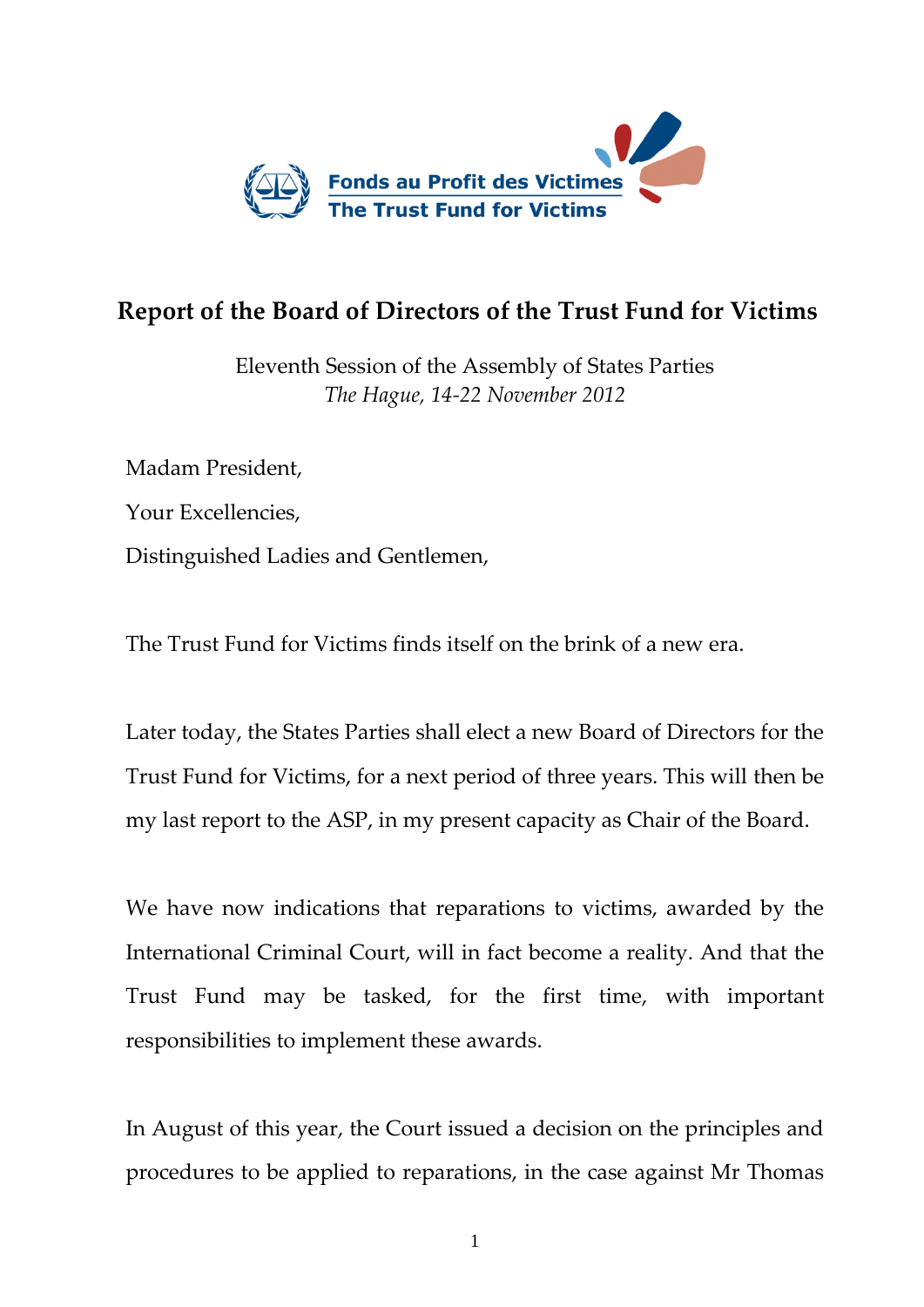Lubanga, who in March had been convicted for charges related to the use of child soldiers.

This first decision on reparations to victims was of truly historic significance for the ICC, which, at ten years, still is a relatively young "permanent" institution. The promise of the Rome Statute, to ensure the right of victims to reparations for the harm they have suffered, is now gaining substance.

The various appeals to this decision, and to other decisions in the Lubanga case, will have to run their full course, before there is final clarity on the scope and form of reparations awards. The outcome of this process shall be of supreme importance to appreciate the impact of the Rome Statute on victims and affected communities.

As no doubt you are aware, there is more to the Trust Fund than Courtordered reparations. Under its non-judicial mandate to provide assistance in support of victims of crimes under the jurisdiction of the Court, the Trust Fund and its implementing partners are engaging with over 84,000 victims, through physical and psychological rehabilitation and material support.

Five years ago, activities were started in the Democratic Republic of Congo and northern Uganda. Soon, the Trust Fund will start its programme in the Central African Republic. This follows a balanced,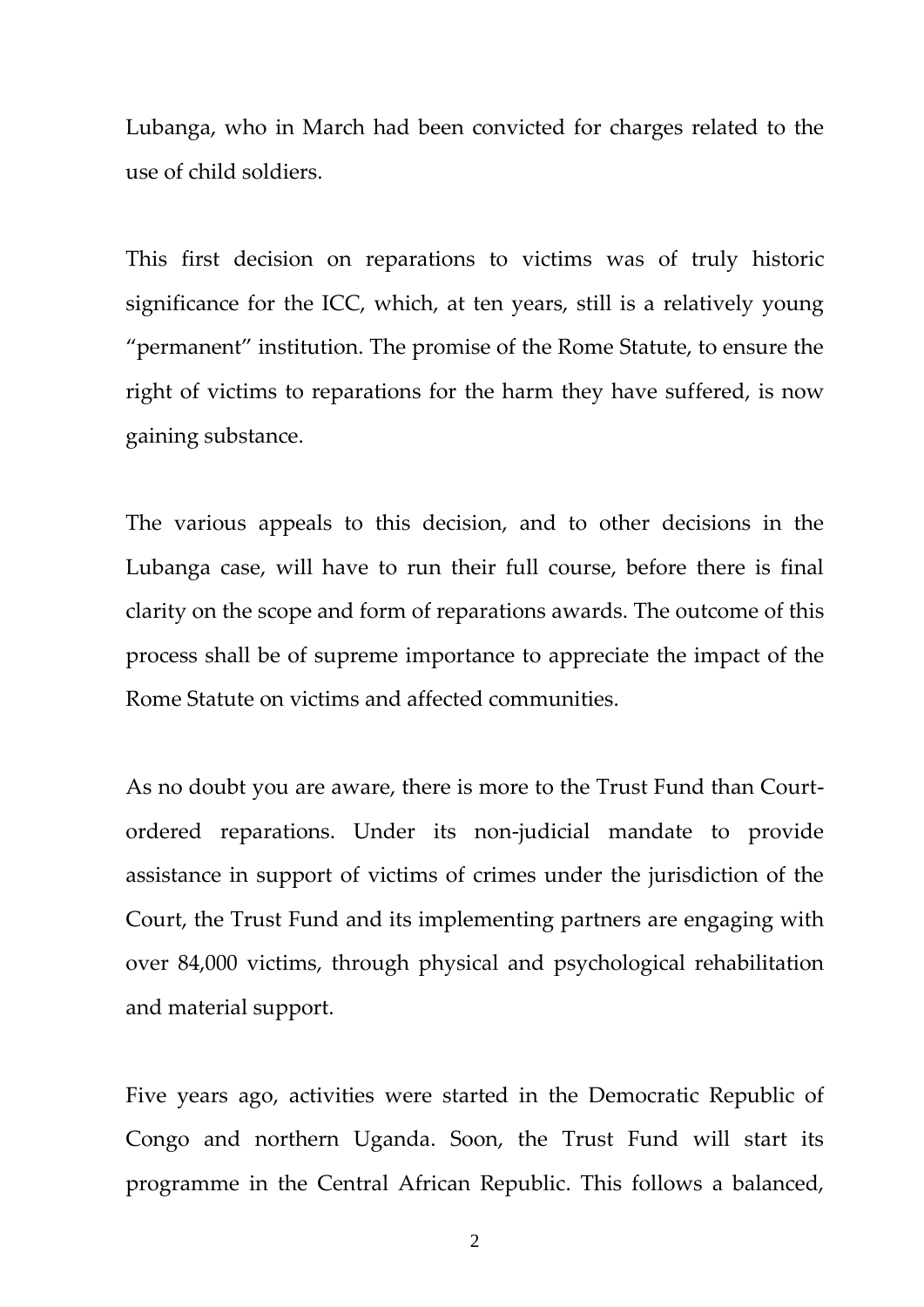transparent and intensive partner selection process, which last month was concluded by a positive review of the Trust Fund's filing by the relevant Pre-Trial Chamber.

This year's annual report of the Board of Directors to the Assembly of States Parties describes our results over the past year. The Board is also taking pride in the Trust Fund's programme progress reports, which contain a rich and detailed analytical account of our activities.

The Winter 2012 report will be made available on coming Friday. It addresses the use of earmarked funding by the Trust Fund for the benefit of the most vulnerable groups. These include victims of sexual and gender based violence, and former child soldiers, abducted girls and child mothers.

The report furthermore shows how Trust Fund projects have helped build the capacity of community leaders in conflict resolution, and in reaching a shared understanding of the root causes of conflict and the resulting social disorder.

The report also discusses the major achievements of a programme to the benefit of victim-survivors of sexual violence in North Kivu, in the DRC. Hundreds of beneficiaries in the project have gained access to basic medical services and to trauma-based counseling. The capacity of local partners to provide psycho-social services has been strengthened. The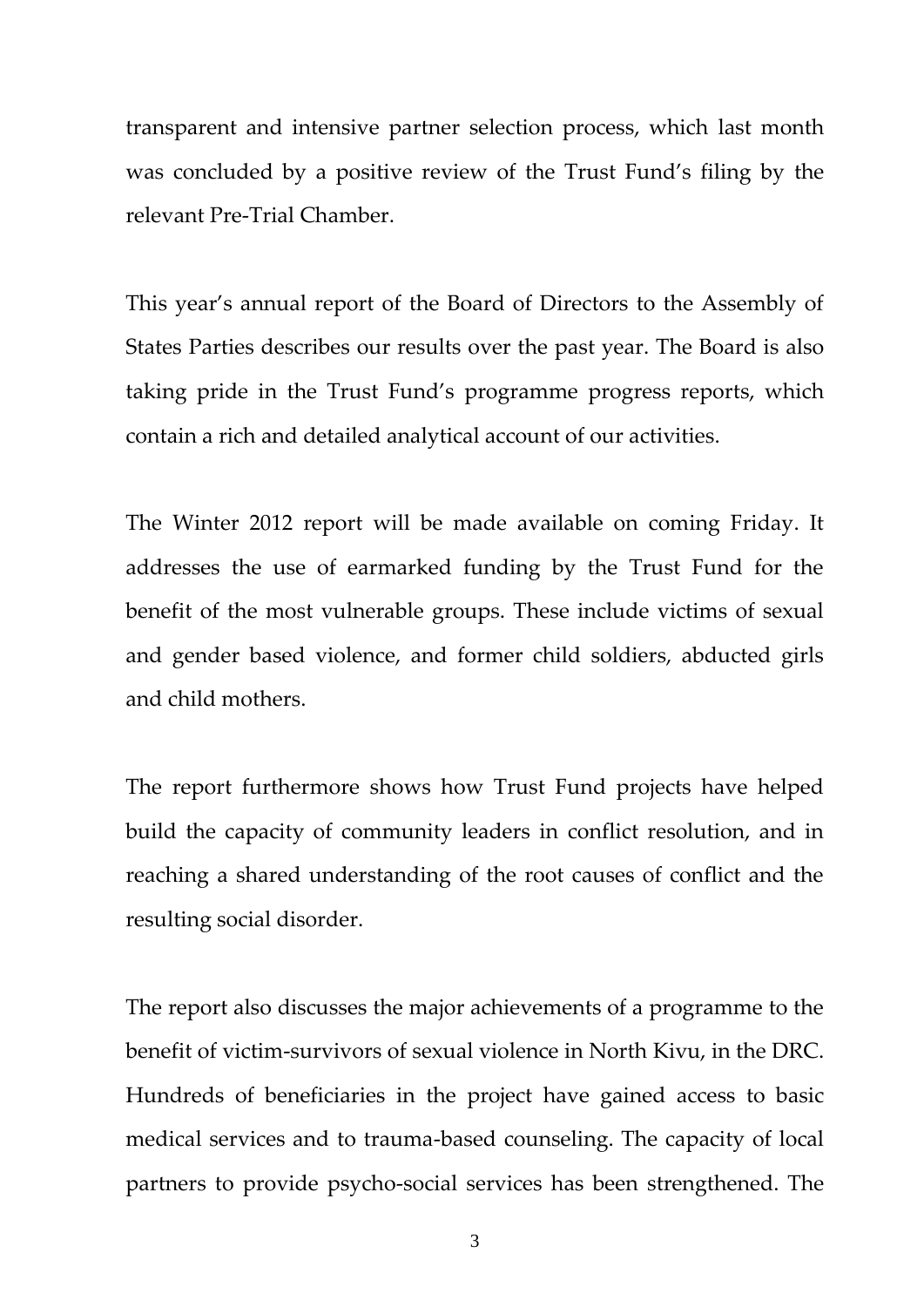economic reintegration of victim-survivors was achieved through the use of mutual savings and loans programmes, amongst beneficiaries in the same community. This activity also fostered an atmosphere of mutual trust and support, and notably the social reintegration of victimsurvivors into their communities. A major challenge for the project was the persistence of insecurity in North Kivu.

There are only a few of the abundant informations in the Trust Fund's Winter 2012 Report that I can relate to you in the little time that I have now. I would recommend you to read the entire report yourself.

Madam President, Your Excellencies, Ladies and Gentlemen,

The Board of Directors is pleased to submit that the Trust Fund's achievements have gone a long way in establishing it as a relevant and credible institution. We have learned that a truly victims-centered approach is vital.

The inclusion of victims, their families and their communities in the design and implementation of programmes ensures that the harm suffered is properly taken into account. Moreover, an inclusive approach to reparative justice also accounts for the often harsh conditions of poverty, and the heritage of violent conflict and social fragmentation, which confront communities that have suffered from mass-victimisation.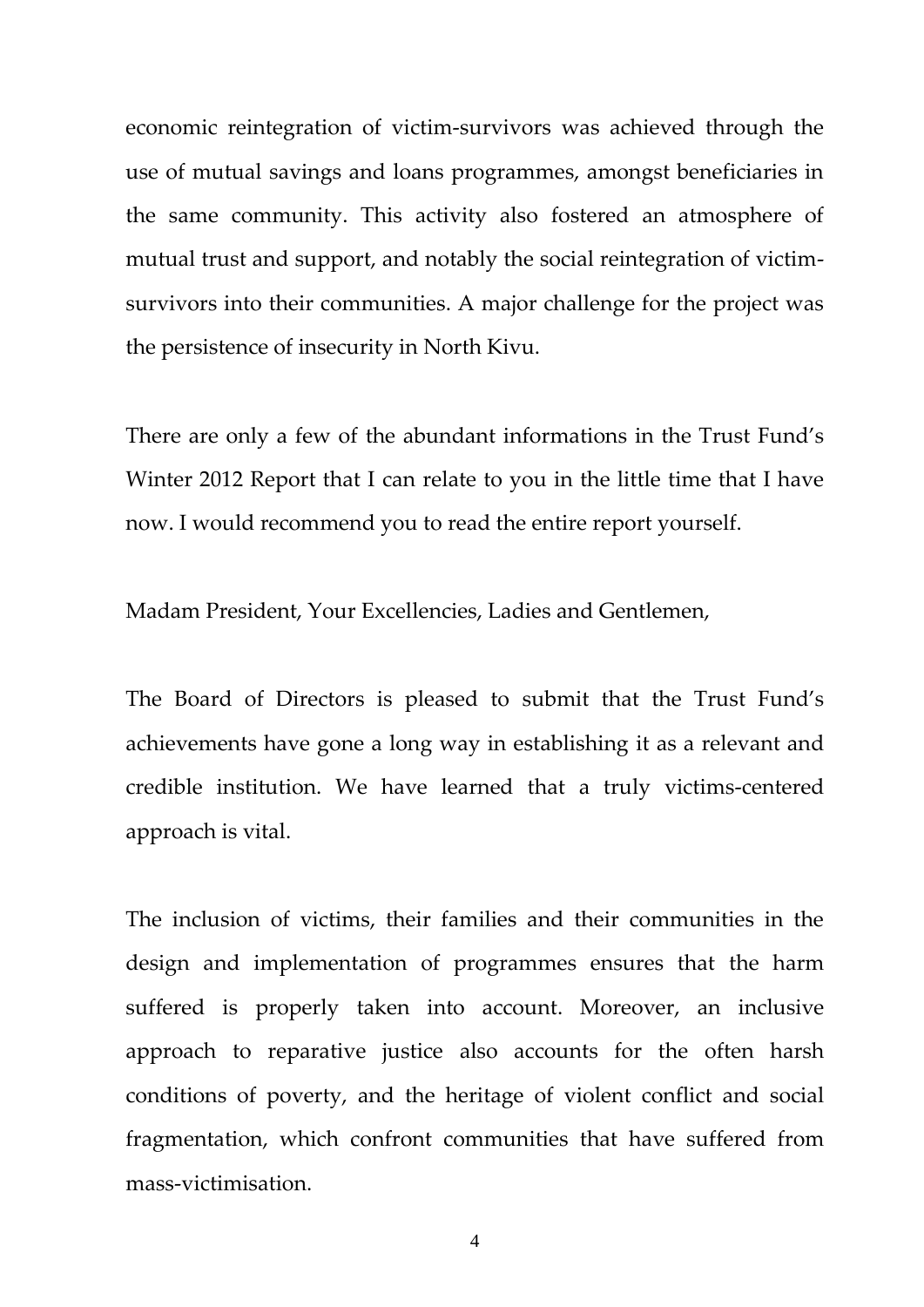We have found that offering victims a path to the restoration of their dignity, their hopes and their ability to rebuild their lives, requires us to carefully consider their present predicament. That is not a simple, straightforward undertaking. I would like to acknowledge the time, knowledge and sheer passion that the staff at the Trust Fund Secretariat are putting into these efforts. They are carving out a path, through uncharted terrain, that is truly pertinent to the needs and rights of victims and their communities. Their dedication, and their investment in building the confidence and capacity of our implementing partners, are at the base of any success the Board may claim for the Trust Fund.

The unmistakable reparative value of the Trust Fund's activities under its assistance mandate, has led national governments in situation countries and international donors to appreciate its relevance, also in the context of more mainstream development and humanitarian initiatives. This became apparent, for example, in recent meetings in the DRC, with the Ministers of Justice and of Gender, and with representatives of the international community in Kinshasa, as well as in a workshop for partners and donors organized last week, in northern Uganda.

The Board is fully aware that the Trust Fund, with its modest resources and footprint, should be careful not to over-reach. On the other hand, we do have to acknowledge that the Trust Fund does not operate in a void and must seek to be connected to other initiatives, domestic and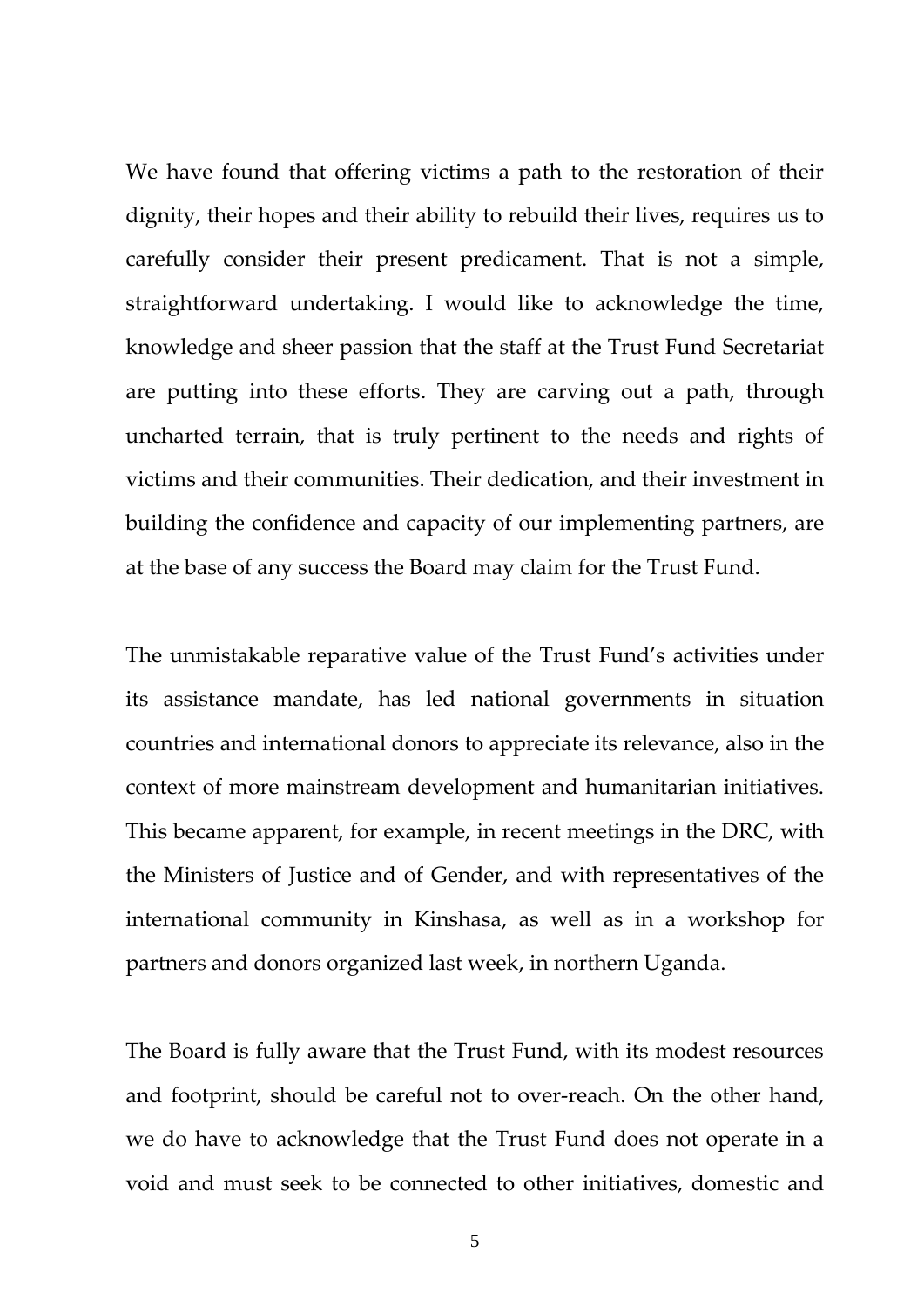international, that address the plight of victimized communities in the wake of mass crimes.

There is yet another dimension to the Trust Fund's experience, which takes us back to the issue of Court-ordered reparations. We are grateful to note that the Trial Chamber in its decision on reparations in the Lubanga has demonstrated an appreciation of the Trust Fund's track record so far. This we take to be an encouraging sign for the prospect of a fruitful interaction between the Court and the Trust Fund in the domain of reparations, respectful of each other's roles and responsibilities.

Madam President, Your Excellencies, Ladies and Gentlemen,

The Board is very pleased to note the constructive and positive working relationship between the Trust Fund and the Court's Registry. The Board highly appreciates the Registrar's active engagement with the Board, including in our annual meeting, where she has provided valuable advice on key issues.

As any other international organisation that is dependent for its revenue on voluntary contributions and private donations, the Trust Fund is facing a difficult outlook. The present global financial and climate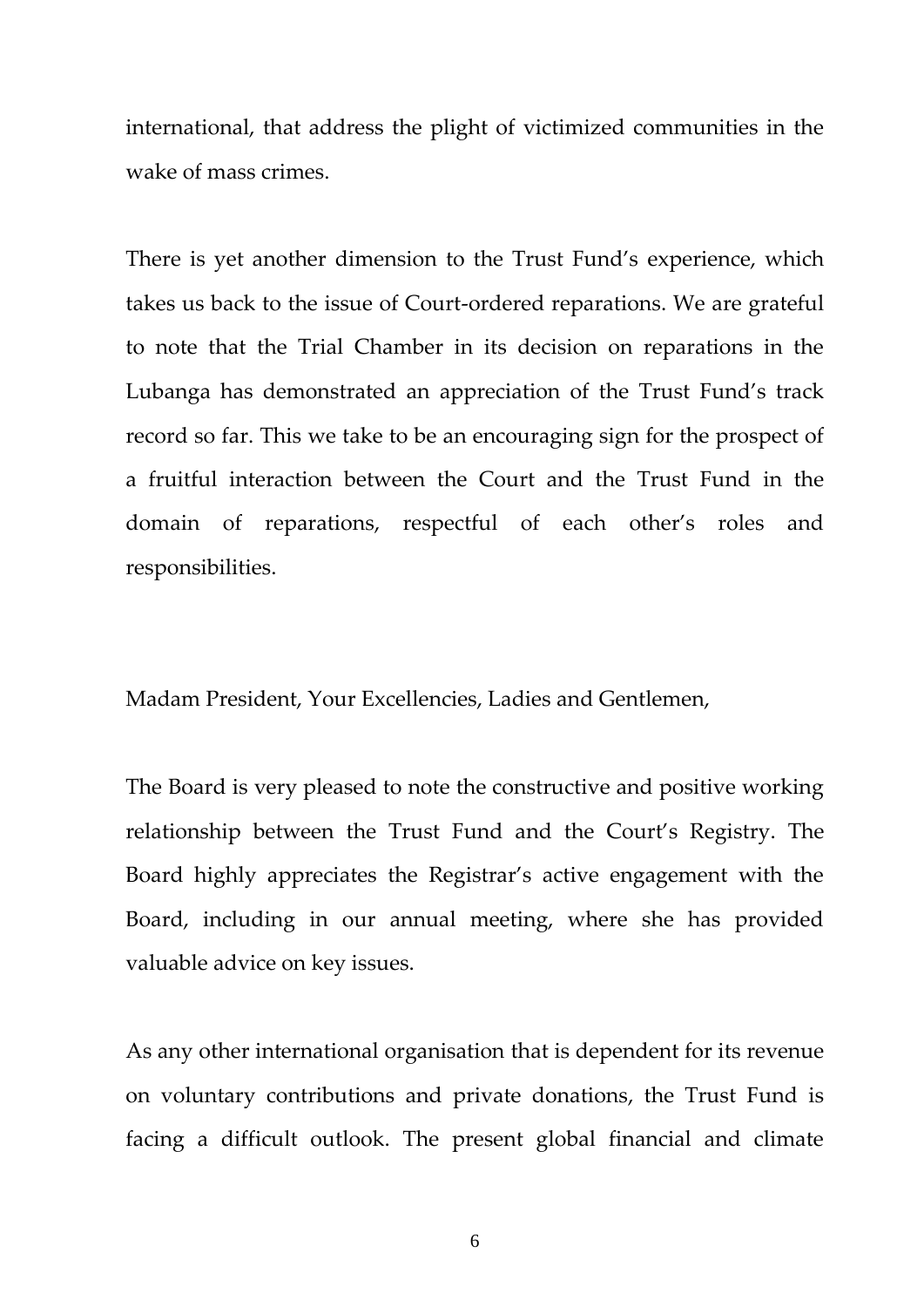understandably causes Governments to regard the choice and volume of their voluntary contributions with great caution.

However, we have been uplifted by the continued and sometimes even increased pledges of support by States Parties, in a clear sign of belief that the Trust Fund's mandates to the benefit of victims represent a core value of the Rome Statute.

The Board wishes to acknowledge, in the most appreciative manner, the contributions received so far, in spite of difficult times, and to express the hope that they shall inspire the generosity of other States Parties.

We are not necessarily looking for large sums of money. Our belief is that the broader the Trust Fund's support base is amongst States Parties, the stronger may be its relevance and credibility as a key instrument of the Rome Statute.

Finally, on the topic of the Trust Fund's resources, I wish to recall the exceptional request made by the Board of Directors in its Annual Report to the Assembly of States Parties. This request, based on the Trust Fund's regulations, concerns the allocation by the Assembly of States Parties of a contribution to the Fund's reserve for reparations. It is meant to be used to complement reparations awards, in the case that the convicted person is indigent, or partially indigent.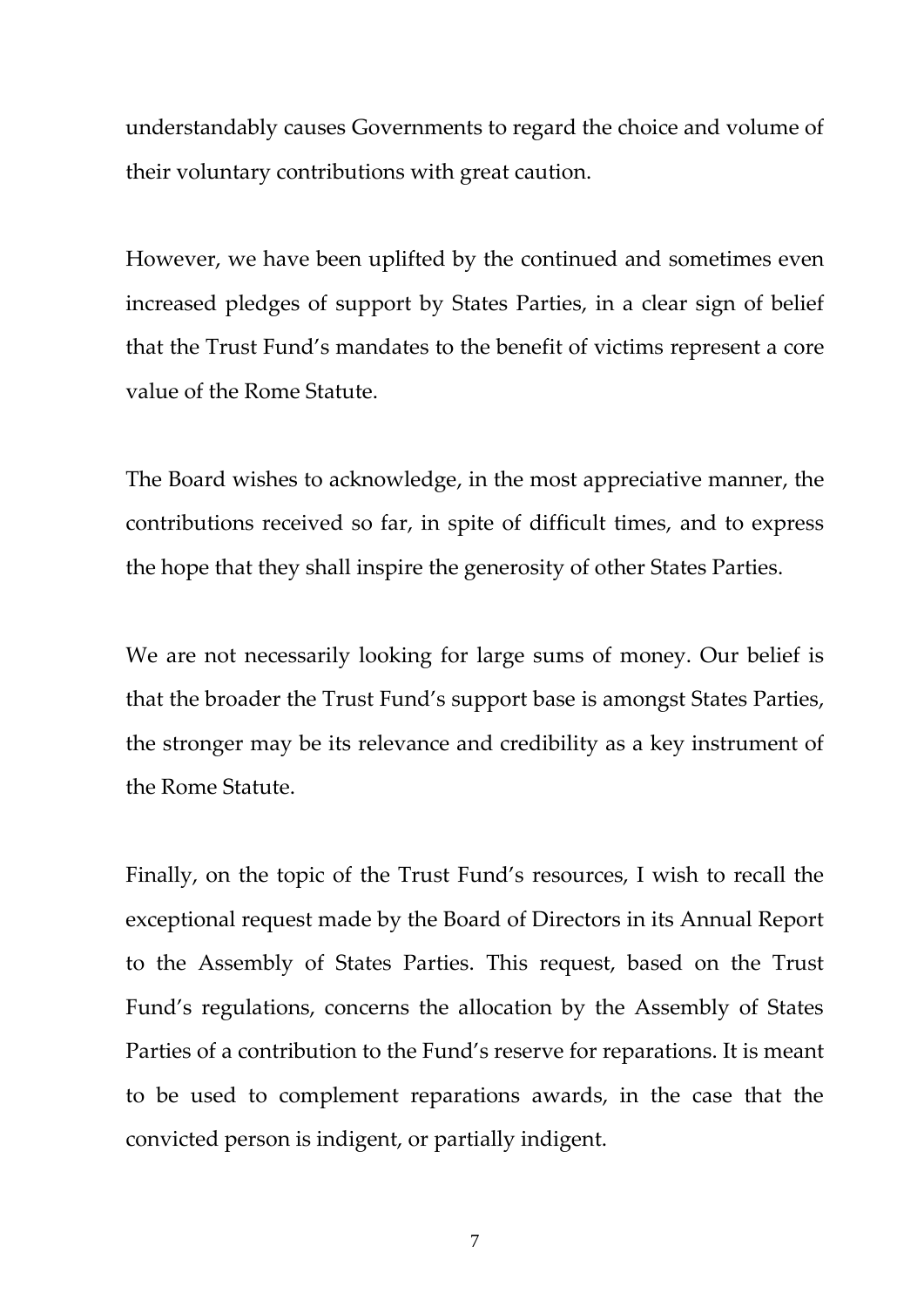The Trust Fund's reparations reserve currently stands at 1.2 million euros, which frankly speaking, is not a lot of money considering the prospective numbers of victims it may have to serve – in the Lubanga case, and in all possible other cases that may come to a conclusion. Therefore, the growth and future replenishment of the Trust Fund's reparations reserve requires careful consideration, already now.

Please note that the allocation requested from the ASP is not to be qualified as an assessed contribution. The Board respectfully urges the Assembly to consider its request in the spirit in which it has made, and to agree on a resolution that calls upon States Parties to respond in the best possible way.

The Board's request is made in the firm belief that the ability of the Trust Fund for Victims to effectively engage on its reparations mandate, as is foreseen in the Rome Statute, should be a matter of serious concern of the States Parties. Your support will in no small measure determine how victims, their families and their communities shall eventually appreciate the fruits of international criminal justice.

Madam President, Your Excellencies, Ladies and Gentlemen,

At this Assembly meeting, the term of the present Board of Directors of the Trust Fund for Victims is coming to an end. On behalf of my colleagues in the Board, I can assure you that the past three years have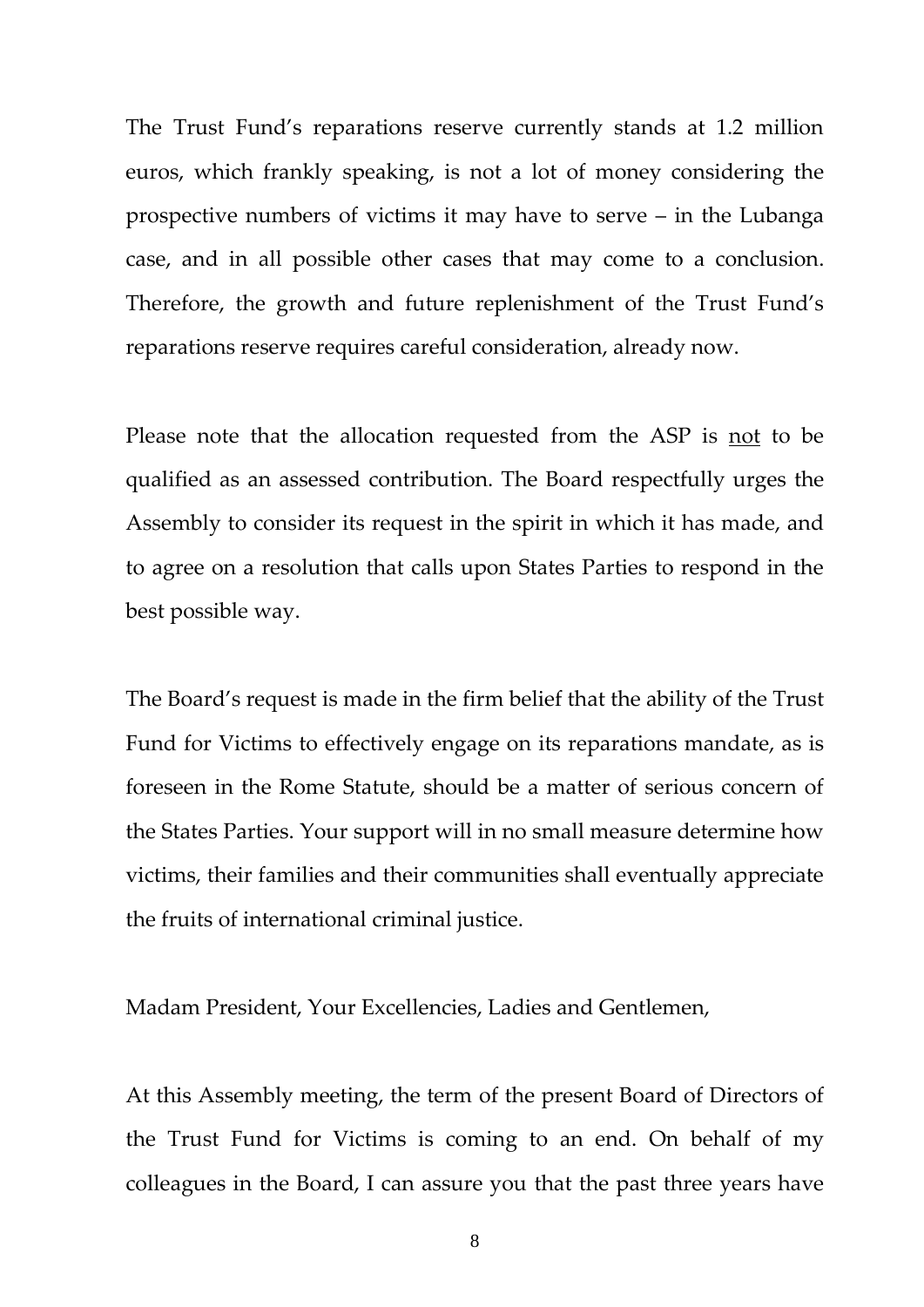been a rich, intense and rewarding experience. Considering our voluntary capacity, and in spite of a variety of competing obligations, I am proud to say that all Board members have taken their responsibilities very seriously indeed. I would like to take this opportunity to express my sincere appreciation to Vaira Vike-Freiberga, Betty Murungi, Eduard Pizarro and Bulgaa Altangarel for their expertise, their guidance, their companionship and for their support to my function as Chair of the Board.

To the Court's Principals - President Song, the Registrar, Madam Arbia, and the Prosecutor, Madam Bensouda and your predecessor, Mr Moreno Ocampo - I wish to say, on behalf of the Board: thank you so much for your unwavering support to the cause of victims of the most serious crimes, and to the Trust Fund's mandates and activities.

To all staff at the Court: the Board is extremely grateful for your collegial cooperation with and support to the Trust Fund's Secretariat.

To the representatives of civil society: the Board highly appreciates the important work you undertake on your own account in the interest of victims, as well as your critical support to the Trust Fund. Your constructive observations and suggestions are vital, to keep us sharp and focused.